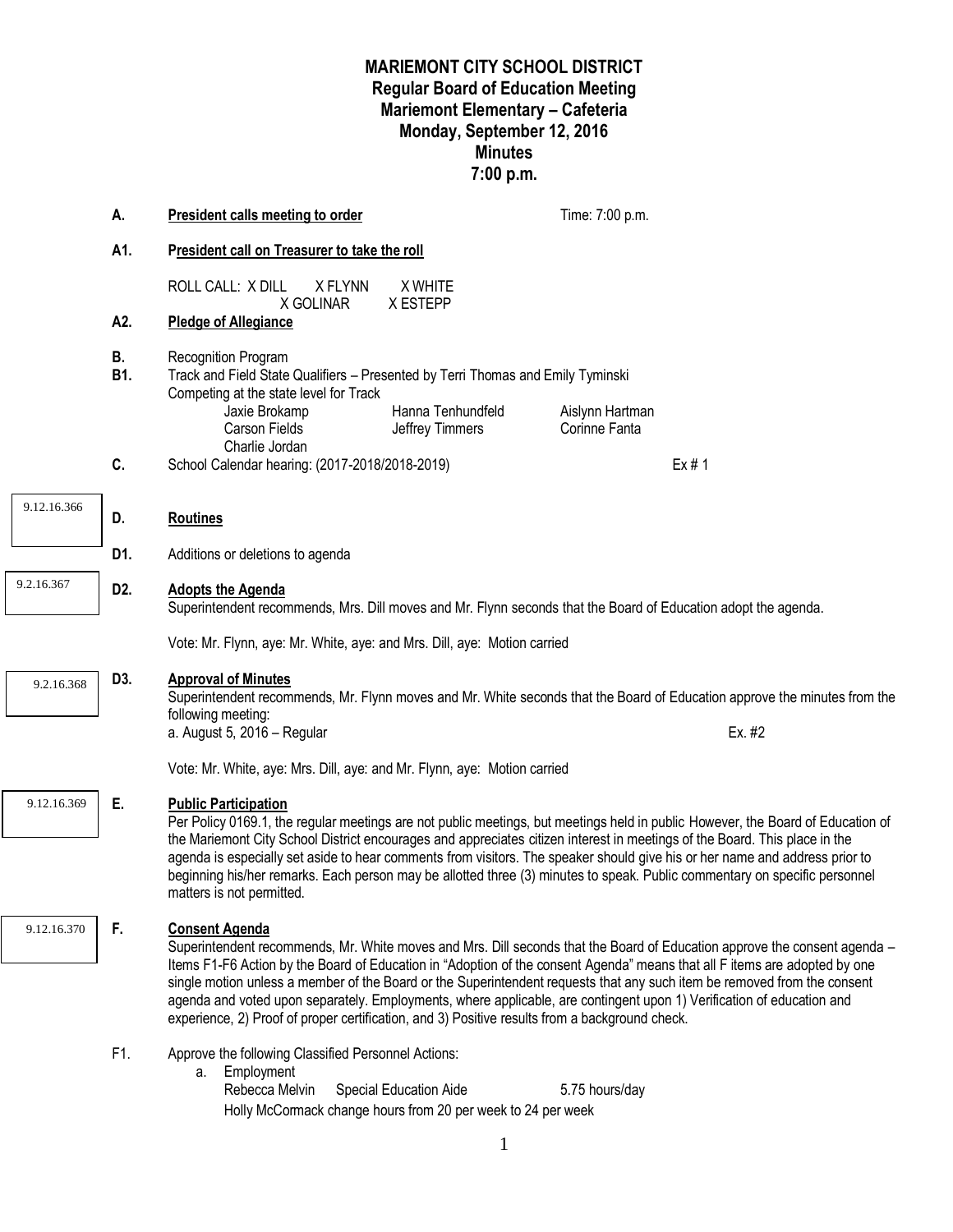| F <sub>2</sub> . | a.<br>b.           |                      |    | Approve the following Certificated Personnel Actions:                                                                       | Nate Wolf - Interpreting Services on an as needed basis<br>Maura Burkhouse - Dibels, AimSweb and gifted testing throughout the year on an as needed basis                             | \$35/Hour<br>\$25/Hour |        |  |  |
|------------------|--------------------|----------------------|----|-----------------------------------------------------------------------------------------------------------------------------|---------------------------------------------------------------------------------------------------------------------------------------------------------------------------------------|------------------------|--------|--|--|
|                  | C.                 |                      |    |                                                                                                                             | Alex Drexelius - Addl 15 hours for $3rd$ grade reading guarantee summer tutoring                                                                                                      |                        |        |  |  |
| F3.              |                    |                      |    | Approve the Supplemental effective for the 2016-2017 school year. All are 100% level unless otherwise indicated.<br>$Ex$ #3 |                                                                                                                                                                                       |                        |        |  |  |
| F4.              |                    |                      |    | Approve Extended days for 2016-2017 school year.<br>Ex #4                                                                   |                                                                                                                                                                                       |                        |        |  |  |
| F5.              |                    |                      |    |                                                                                                                             | Approve the hiring of athletic workers for the 2016-2017 school year.                                                                                                                 |                        | Ex #5  |  |  |
| F6.              | a. Approvals       |                      |    |                                                                                                                             | Employee Pre-Approval Request/Reimbursement for college Credits according to Policy 1445,3245,4545.<br>(up to \$200.00 per credit hour and a maximum of 8 credits per contract year). |                        |        |  |  |
|                  | Name               |                      |    | Bldg.                                                                                                                       | Course                                                                                                                                                                                | Credits                |        |  |  |
|                  | Jusiah Miller      |                      |    | ME                                                                                                                          | Assessment & Instruction EDSP 584-01                                                                                                                                                  | 3                      |        |  |  |
|                  |                    |                      |    |                                                                                                                             | Program Design & practices EDSP 585-01                                                                                                                                                | 3                      | Ex#6   |  |  |
|                  |                    | Coleen Vogelgesang   |    | <b>BOE</b>                                                                                                                  | Human Resource Management                                                                                                                                                             | 3                      | Ex #7  |  |  |
|                  | Susie Henize       |                      |    | <b>TP</b>                                                                                                                   | The courage to Care Working with at risk                                                                                                                                              |                        |        |  |  |
|                  |                    |                      |    |                                                                                                                             | Students DL-958                                                                                                                                                                       | 3                      | Ex #8  |  |  |
|                  |                    | a. Reimbursements    |    |                                                                                                                             |                                                                                                                                                                                       |                        |        |  |  |
|                  | Name               |                      |    | Bldg.                                                                                                                       | Course                                                                                                                                                                                | Amount                 |        |  |  |
|                  | Kristy Gulbin      |                      |    | TP                                                                                                                          | Mindsets in the classroom                                                                                                                                                             | \$370.00               |        |  |  |
|                  |                    |                      |    |                                                                                                                             | Setting Limits: A love & Logic                                                                                                                                                        | \$435.00               |        |  |  |
|                  |                    |                      |    |                                                                                                                             | Using Creative Strategies to teach core standards \$599.00                                                                                                                            |                        | Ex#9   |  |  |
|                  |                    | Megan Buchman        |    | <b>TP</b>                                                                                                                   | Setting Limits = A love and Logic ED5440                                                                                                                                              | \$435.00               |        |  |  |
|                  |                    |                      |    |                                                                                                                             | Why Willpower matters ED549A                                                                                                                                                          | \$504.00               | Ex #10 |  |  |
|                  |                    |                      |    |                                                                                                                             | Teacher's toolbox 3373                                                                                                                                                                | \$559.00               | Ex #11 |  |  |
|                  | Maria Childs       |                      |    | <b>TP</b>                                                                                                                   | Mindsets ED4599                                                                                                                                                                       | \$370.00               |        |  |  |
|                  |                    |                      |    |                                                                                                                             | Setting Limits ED4440                                                                                                                                                                 | \$435.00               |        |  |  |
|                  |                    |                      |    |                                                                                                                             | Willpower ED449A                                                                                                                                                                      | \$504.00               | Ex #12 |  |  |
|                  | <b>Emily Hunt</b>  |                      |    | <b>MJHS</b>                                                                                                                 | What great middle school teachers do 968                                                                                                                                              |                        |        |  |  |
|                  |                    |                      |    |                                                                                                                             | Differentiated Learning 717                                                                                                                                                           | \$798.00               | Ex #13 |  |  |
|                  |                    | Erica Eppert         |    | <b>MJHS</b>                                                                                                                 | project based learning great collaborate and innovate                                                                                                                                 |                        |        |  |  |
|                  |                    |                      |    |                                                                                                                             | DL 5856                                                                                                                                                                               |                        |        |  |  |
|                  |                    |                      |    |                                                                                                                             | What great Middle school teachers do DL-968                                                                                                                                           |                        |        |  |  |
|                  |                    |                      |    |                                                                                                                             | Co-teaching: Partners in practice DL-5843                                                                                                                                             | \$997.36               | Ex #14 |  |  |
|                  | <b>Jill Parker</b> |                      |    | <b>TP</b>                                                                                                                   | Teacher's Toolbox EDT6915                                                                                                                                                             | \$559.00               | Ex #15 |  |  |
|                  |                    | Tom Zaya             |    | <b>TP</b>                                                                                                                   | Aci ComCore St. Standards Math K-5 EDCI629-036                                                                                                                                        |                        |        |  |  |
|                  |                    |                      |    |                                                                                                                             | Aci Eff. T & L Sci Ing EDCI629-060                                                                                                                                                    | \$763.30               | Ex #16 |  |  |
|                  |                    | Valerie Kennedy      |    | ME                                                                                                                          | Flipping your class OL-5842                                                                                                                                                           | \$196.00               |        |  |  |
|                  |                    |                      |    |                                                                                                                             | Building Comprehension OK-760                                                                                                                                                         | \$374.00               |        |  |  |
|                  |                    |                      |    |                                                                                                                             | Across the Spectrum OL-776                                                                                                                                                            | \$374.00               | Ex #17 |  |  |
|                  |                    | Jennifer Schildmeyer |    | ME                                                                                                                          | Develop Curriculum to engage learners EDUX 9930 \$495.00                                                                                                                              |                        | Ex #18 |  |  |
|                  |                    |                      |    |                                                                                                                             | Mindset the new psychology of success                                                                                                                                                 | \$50.00                | Ex #19 |  |  |
|                  | Colleen Herking    |                      |    | ME                                                                                                                          | Differentiation ED549H                                                                                                                                                                | \$504.00               |        |  |  |
|                  |                    |                      |    |                                                                                                                             | Developing Curriculum EDUX 9930                                                                                                                                                       | \$695.00               | Ex #20 |  |  |
|                  |                    | Jusiah (Sy) Miller   | ME |                                                                                                                             | Resource Materials. /Techniques for gifted EDSP583                                                                                                                                    | \$400.00               | Ex #21 |  |  |
|                  |                    | Jennifer Niezgoda TP |    | Setting Limits ED5440                                                                                                       |                                                                                                                                                                                       | \$435.00               |        |  |  |
|                  |                    |                      |    |                                                                                                                             | Why Willpower matters ED549a                                                                                                                                                          | \$504.00               | Ex #22 |  |  |
|                  |                    |                      |    |                                                                                                                             |                                                                                                                                                                                       |                        |        |  |  |

Vote: Mrs. Dill, aye: Mr. Flynn, aye: and Mr. White, aye: Motion carried

## **G. ACTION AGENDA**<br>**G1.** Approve the

9.12.16.371

Approve the 2016-2017 District Action Plan External extension of the US and External External External External

Motion by: Mrs. Dill, second by Mr. White that the board approves the 2016-2017 District Action Plan as presented.

Vote: Mr. Flynn, aye: Mr. White, aye: Mrs. Dill, aye: Motion carried